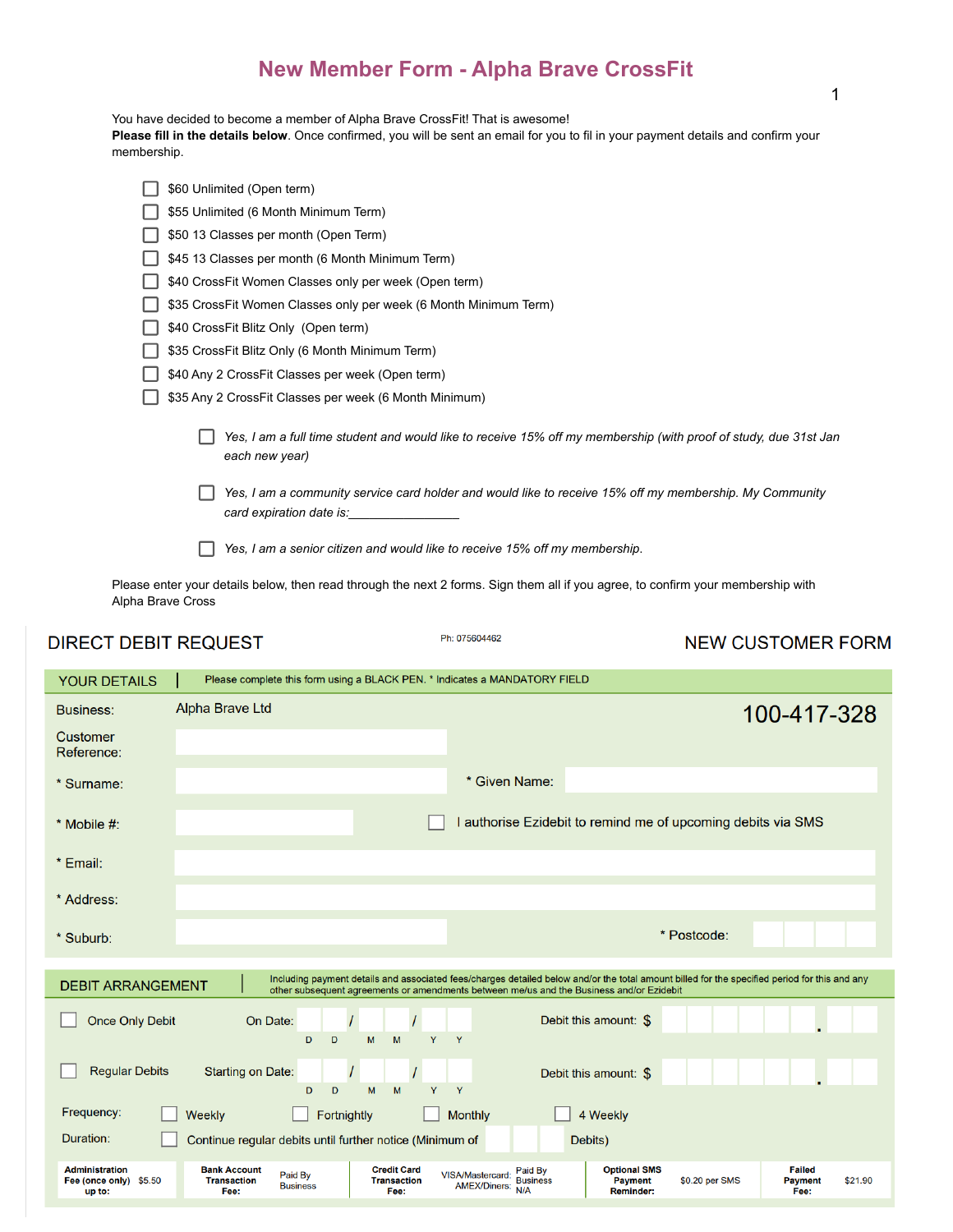# **1) Alpha Brave CrossFit: MEMBERSHIP AGREEMENT**

#### **Membership Fees and Charges**

Fees are deducted via our direct debit provider, Ezidebit. Fees are subject to change with 30 days notice. No refunds will be given. Payments, dishonor fees, declined fees, and direct debit administration are as indicated on the direct debit authorisation form.

## 2 Cancellation

All memberships may be canceled at any time by giving a 30 day notice. Notice must be received by email to rose@alphabrayecrossfit.nz. Open membership terms do not attract any cancellation fees. Fixed/Minimum term memberships will attract a cancellation fee of 50% of the fee for the remaining term. The cancellation fee will be deducted at the expiry of the notice period. Specialty courses and workshops are non-refundable unless stated otherwise. If your personal circumstances change, please talk to us. If we terminate your membership for any reason, we will refund you a pro rata portion of any fees paid in advance and no cancellation fee will be applied.

#### 3 Holds

All membership holds must be given with 2 weeks notice, unless proof of injury can be provided. We allow a hold on your membership for a minimum of 4 week, and a maximum of 12 weeks. per annum, with one hold per annum (unless at discretion of Alpha Brave CrossFit). There is a \$5 per week-of-hold administration fee to administer hold requests. During your hold period you will not have access to the premises, equipment or classes. Hold requests are to cover injury, financial hardship, and absence due to travel. No holds are permitted during the months of December and January. If you cancel during a hold period, your membership will be reinstated and your cancellation notice period and any membership fees, charges, and cancellation fees will be deducted.

If you hold your membership on a fixed/minimum term contract, the date of the minimum term will be extended equally to the time of the membership hold.

## 4 Rules, Policies, Regulations

You agree to observe and exemplify the rules, policies, and regulations as communicated to you. We reserve the right to terminate the membership of anyone who refuses to abide by our rules, policies, and regulations. We reserve the right to add, amend, or remove rules, policies, and regulations. We may also add, amend, or remove membership terms, opening and closing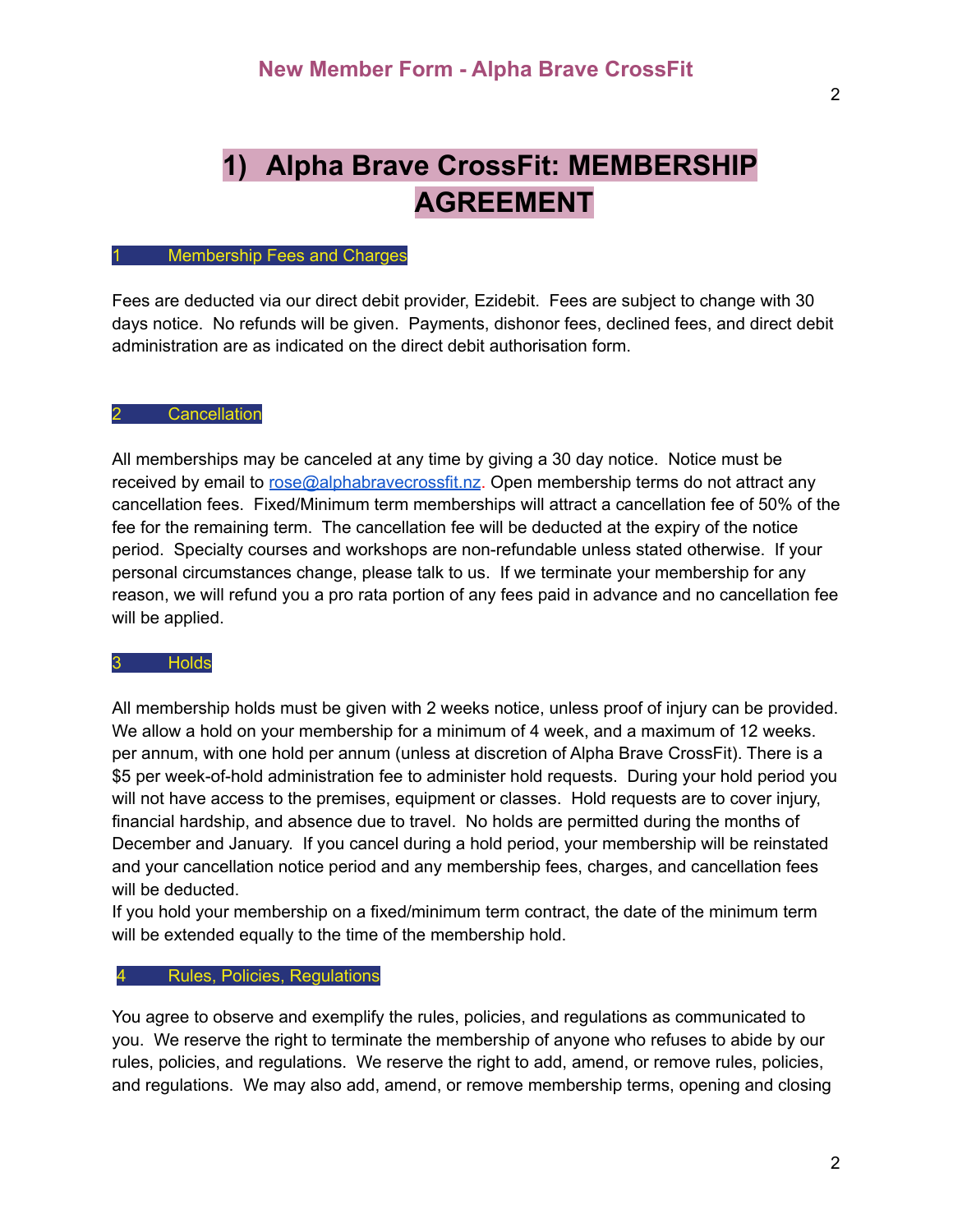# **New Member Form - Alpha Brave CrossFit**

hours, class schedules and all services and facilities offered by us. Any changes will be communicated to you in writing to the email address you have provided giving 30 days notice.

5 Damages

You are responsible for any damages to our property or premises which results from your willful or negligent conduct of yourself, your guest, or your children.

# 6 Non-transferable

This agreement cannot be transferred or assigned by you to any other person.

## 7 Acknowledgement

You acknowledge that together with this Agreement, each of the below must be completed prior to activating your membership with us and each forms part of this Agreement:

- EziDebit authorisation form
- **Health Screen Questionnaire**
- Waiver and Release Form

You acknowledge that you have read and fully understand and agree to be bound by the terms of this Agreement.

| Date: |
|-------|
|       |
| Date: |
|       |
|       |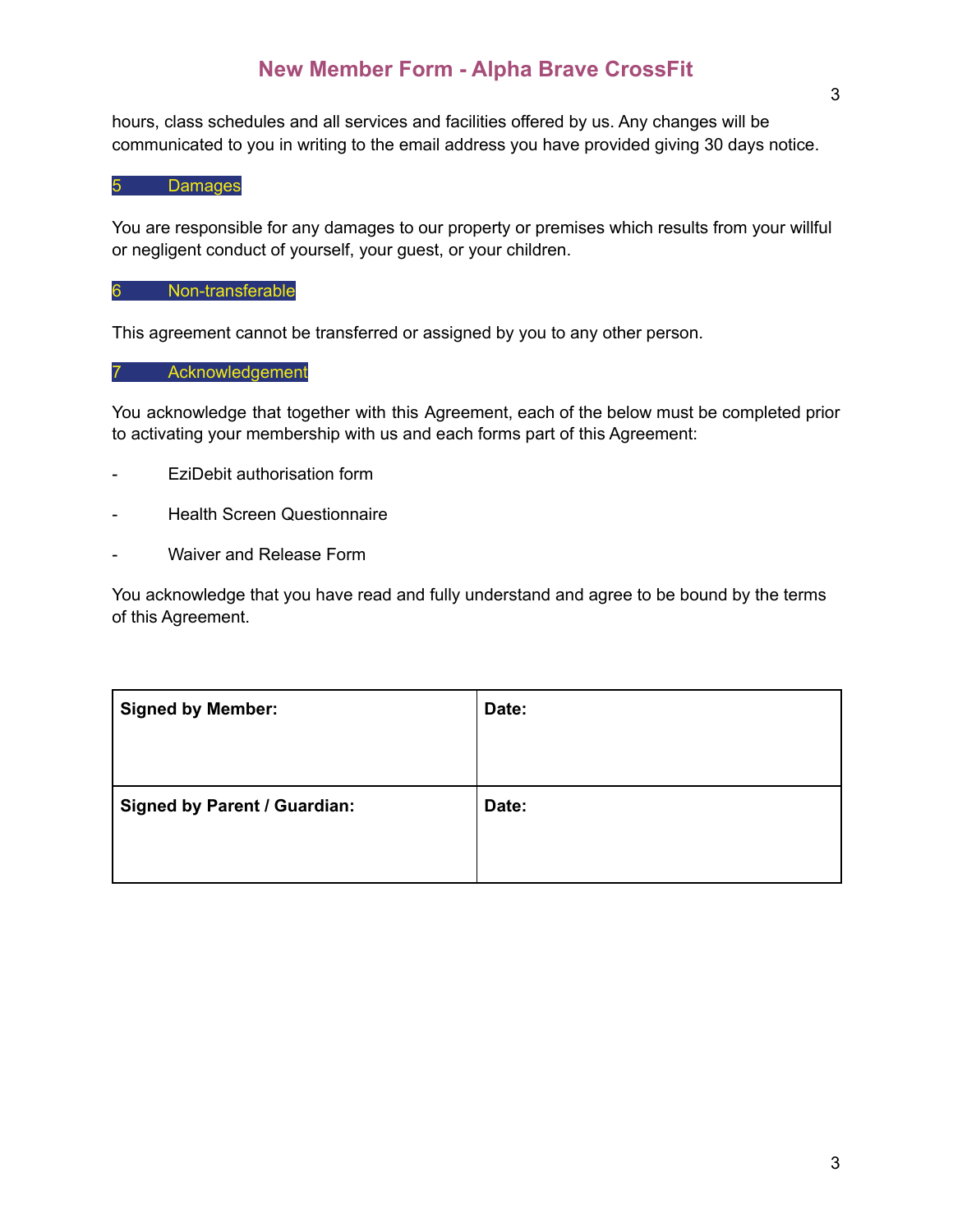# **2) ALPHA BRAVE CROSSFIT**

# **DISCLAIMER AND RELEASE**

**MEMBER DETAILS**

**Name: Date of birth:**

**Address: Mobile number:**

**Email Address:**

**BY SIGNING THIS DOCUMENT, YOU WILL WAIVE CERTAIN LEGAL RIGHTS, INCLUDING THE RIGHT TO INITIATE LEGAL PROCEEDINGS AND CLAIM COMPENSATION.** You are expressly advised and you acknowledge that the services we offer carry risks including risk of personal injury. You agree to participate at your own risk.

In this Agreement, **our services** includes but is not limited to the services we provide to you as detailed on our website, provided remotely, or at our premises from time-to-time and other services provided to the participant by us (at your request); and **injury** means all forms of physical, mental and emotional injury in any way related to these services including but not limited to breaks, strains, lacerations, dislocations, exercise-induced rhabdomyolysis, heart failure, concussion, heat illness, dehydration, trauma, anxiety, fears, and death. In this document **the Gym**, **us** or **we** means ALPHA BRAVE CROSSFIT.

Our Services are designed for use by persons under the age of 18 as well as adults. We provide our Services to persons under the age of 18 (**Minor**) where a parent or legal guardian agrees to these terms and conditions on behalf of the Minor. If we are not satisfied that a parent or legal guardian has agreed to these terms and conditions on behalf of a Minor, we may choose not to commence providing our Services to you or if we have commenced providing our Services to you, suspend and/or cease providing our Services to you.

### **CONDITIONS OF PARTICIPATION**

We comply with all **COVID-19** safety regulations as advised from time to time . You must comply with those regulations as well. We reserve the right to refuse to provide you with our services if you do not comply with our reasonable directions for compliance with those regulations that we must enforce. We are not liable to you in any way if you suffer illness, loss or damage arising out of COVID 19.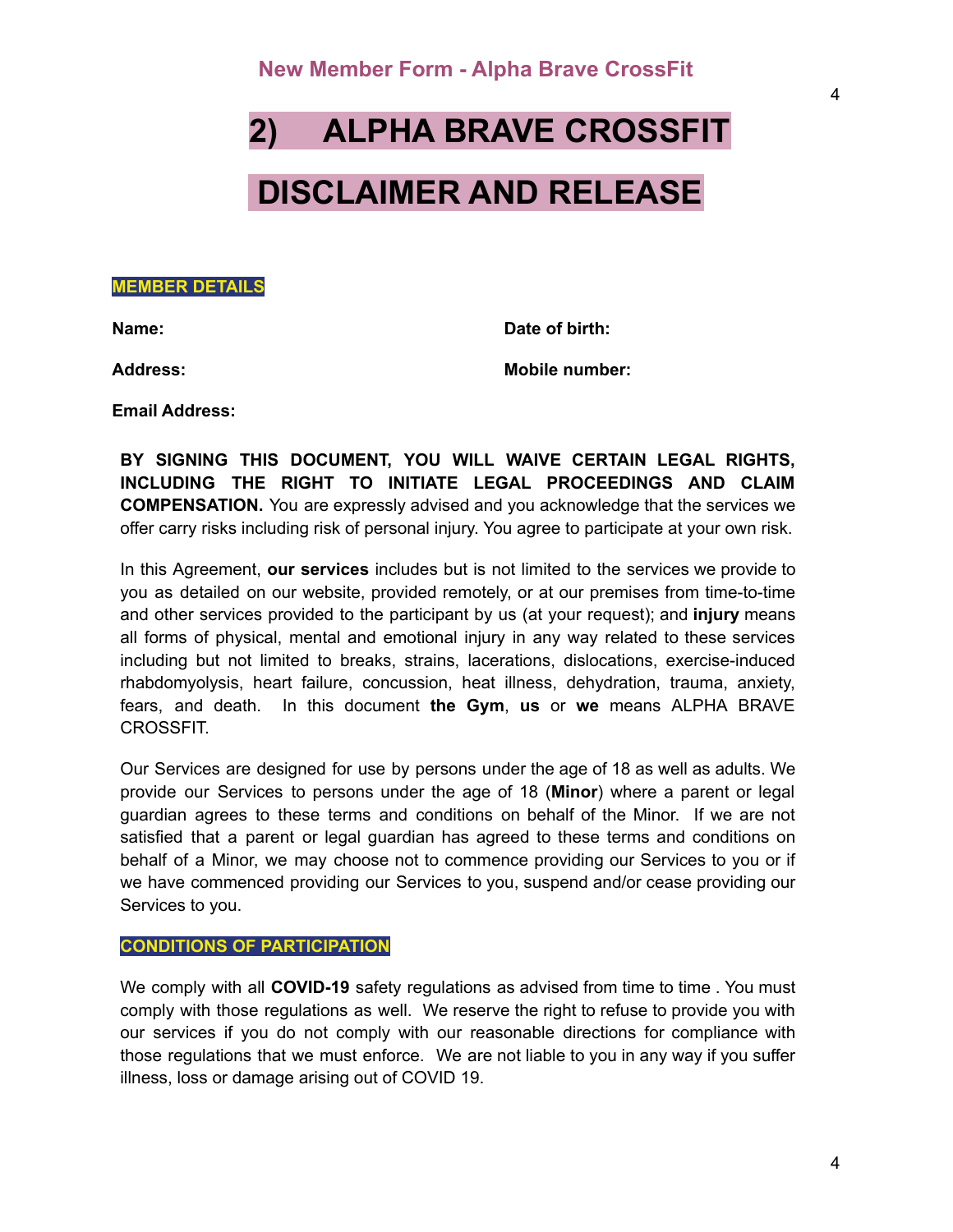*You must:*

- *· follow our directions or the directions of our employee or contractors;*
- *· not interfere with the quiet enjoyment of our Services by other customers;*
- *· not be rude to any person whilst participating in our Services;*
- *· dress appropriately for our Services;*
- *· not smoke in or about the premises at which our Services are held;*
- *· not take photographs or video without the express permission of the subject including those surrounding the subject who may be caught in the photo or video.*

If you breach any of these conditions of entry in any way, we reserve the right to eject you from participating in our Services and/or the premises and in such case, no refund in part or full will be given.

# **IN CONSIDERATION OF US ALLOWING YOU TO PARTICIPATE IN THE SERVICES, I ACKNOWLEDGE, UNDERSTAND AND AM AWARE THAT:**

I have voluntarily chosen to participate in the services provided by us. I understand that such services can result in enhanced fitness and recovery from injury. However, I also understand that there are inherent risks in participating in these services. I have been informed of the how the services are provided and their desired effect and also the potential for unusual, but possible, physiological results including but not limited to injury. I have been advised to access the services in such a way as to minimise the risks of injury. I willingly assume full responsibility for the risks that I am exposing myself to and accept full responsibility for any injury that may result from participation in the services provided by us.

I understand that participation in the services is entirely voluntary, and that I am not obligated to participate in any service that I do not wish to do, and that it is my right to refuse such participation at any time or to end participation in a service at any time. I understand that should I feel light-headed, faint, dizzy, nauseated, or experience any pain or discomfort, **I am to stop the service and inform the Gym as soon as possible**. I agree to notify the Gym of any **pre-existing medical condition** I may have prior to the start of services. I give the Gym permission and authority to seek emergency medical services for me should I become injured with the understanding that I am responsible for any expenses incurred.

If I am signing on behalf of a person under the age of 18, I also give full permission for any person connected with the Gym to administer first aid deemed necessary, and in any case of serious injury, I give permission and authority to the Gym to seek emergency medical services for the minor with the understanding that I am responsible for any expenses incurred. I agree to notify the Gym of any **pre-existing medical condition** that the minor may have prior to the start of any services.